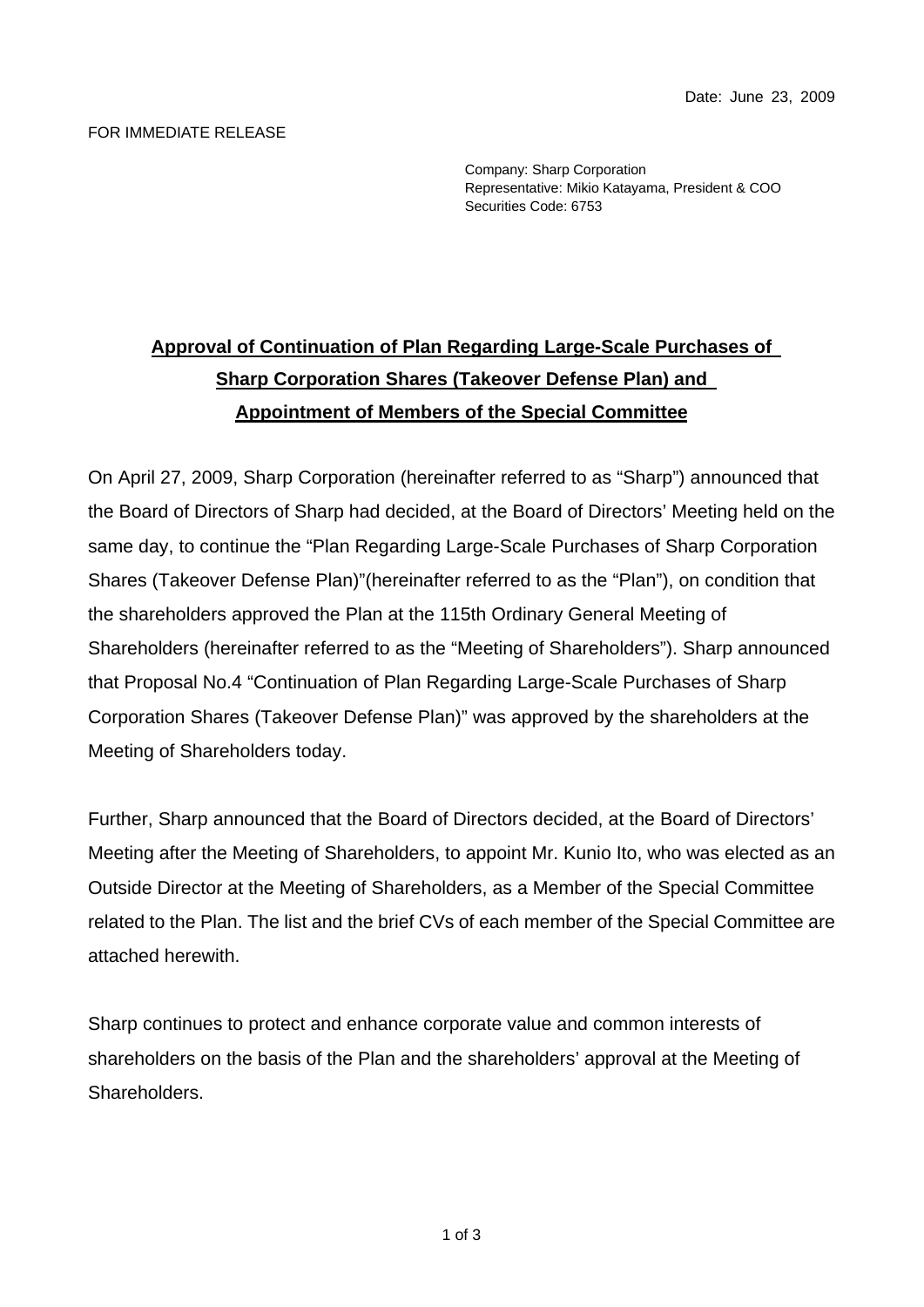Please refer to the following concerning the details of the Plan.

News Release: April 27, 2009

"Partial Amendment to and Continuation of Plan Regarding Large-Scale Purchases of Sharp Corporation Shares (Takeover Defense Plan)" http://sharp-world.com/corporate/ir/topics/pdf/090427c.pdf

Notice of Convocation of the 115th Ordinary General Meeting of Shareholders: http://sharp-world.com/corporate/ir/event/shareholder\_meeting/pdf/115con.pdf